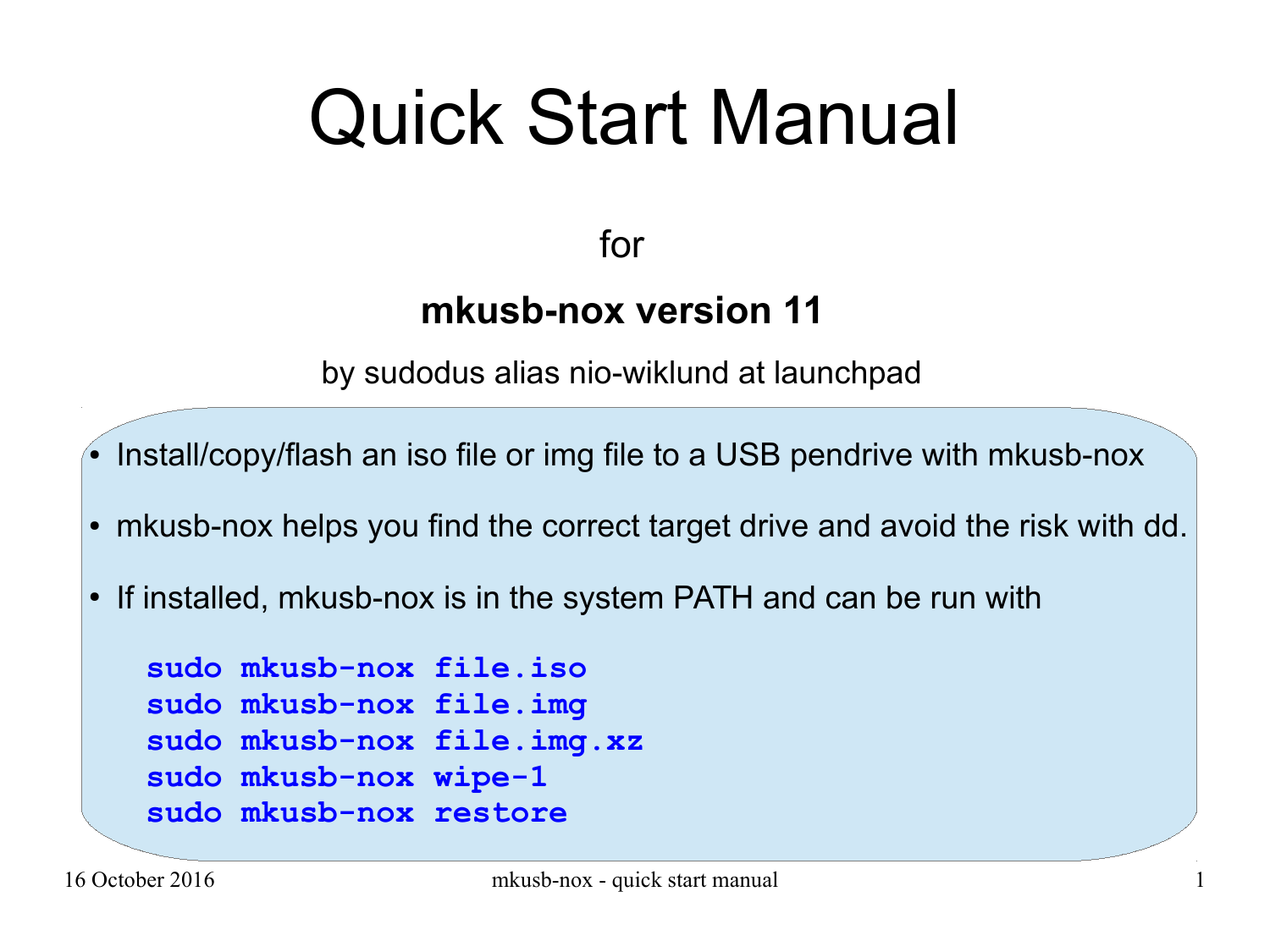## Preparation

- You need two drives or mass storage devices (pendrive, flash card, HDD, SSD). The minimum sizes are 1 GB and 4 GB, but obviously the final operating system will soon need more space for your personal files as well as for additional system files (program packages),
	- a drive for the installer (minimum 1 GB for a CD size iso file, typically 4 GB USB pendrive), and
	- a drive for the target, the final installed operating system (typically an internal drive, but it could also be connected via USB, eSATA or card reader). Minimum 4 GB for Lubuntu but 8 GB or more is better, and will work with all desktop flavours of Ubuntu and many other linux operating systems.
- Find more details at the following link

<https://help.ubuntu.com/community/mkusb>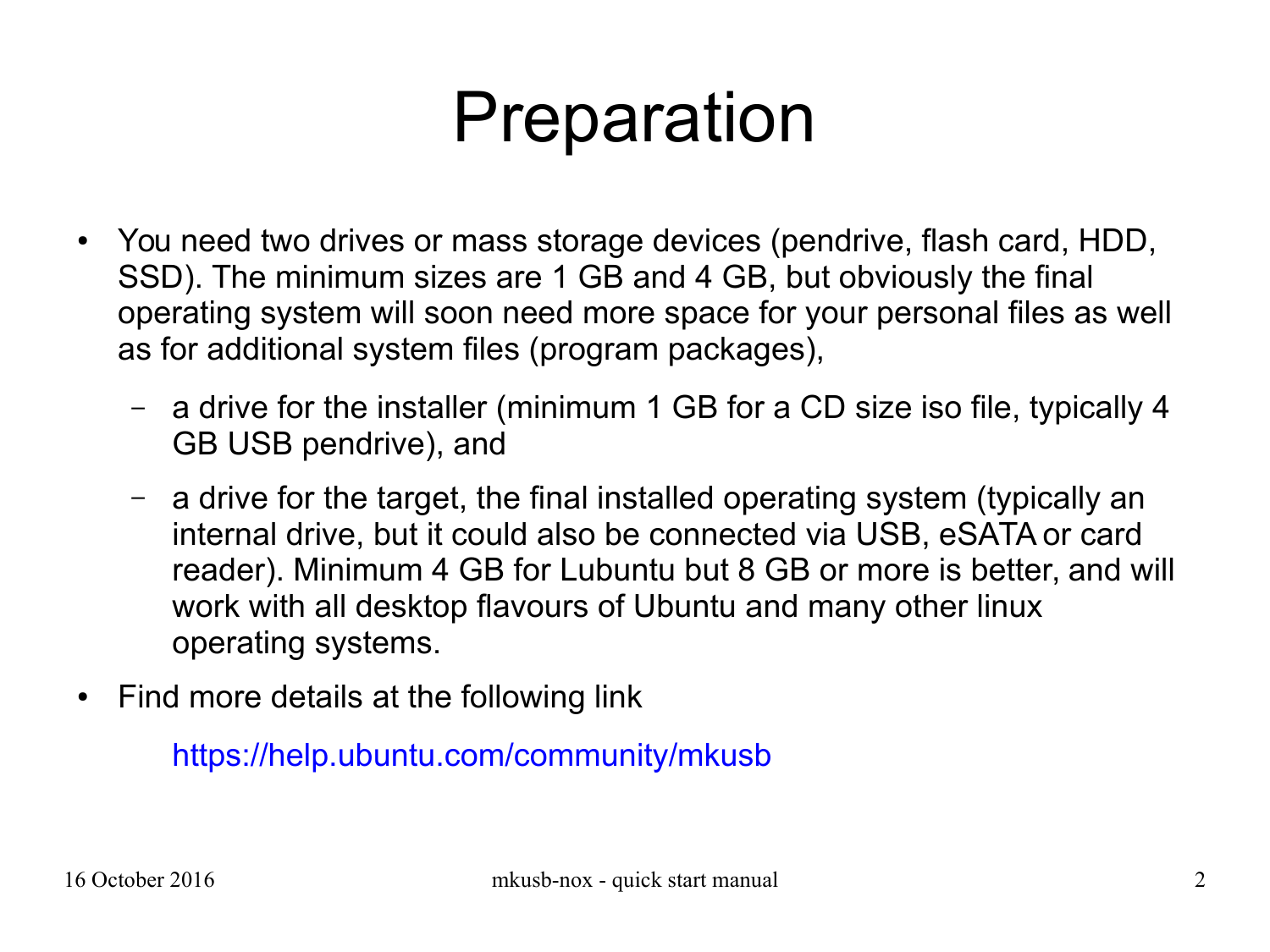## **Backup**

- Backup all personal data before trying this method because
	- the installer drive and
	- maybe also the target drive

will be **completely overwritten**

Tough guys never backup their data. They do the work twice instead ;-)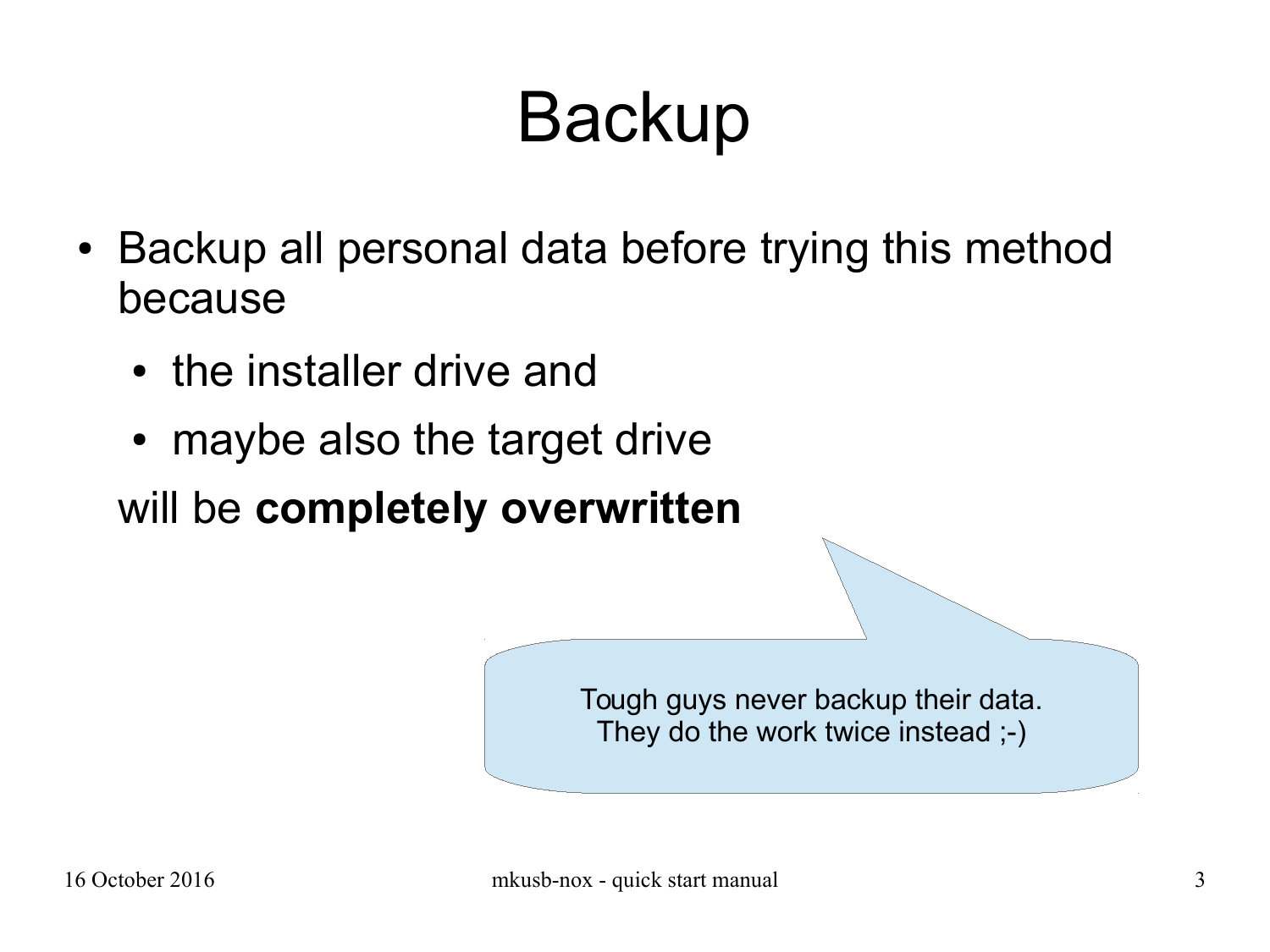## Install mkusb-nox, download and check image files

- Install the shell-script *mkusb-nox* and download a hybrid iso file or compressed image file with the operating system.
- mkusb-nox can be installed in Ubuntu from PPA with the following commands **sudo add-apt-repository ppa:mkusb/ppa # and press Enter sudo apt-get update sudo apt-get install mkusb-nox**
- or according to [https://help.ubuntu.com/community/mkusb/gui#from\\_phillw.net](https://help.ubuntu.com/community/mkusb/gui#from_phillw.net) with the command lines

```
wget http://phillw.net/isos/linux-tools/mkusb/mkusb-installer
```
**bash mkusb-installer**

• Check the *md5sum* of the iso files and compressed image files

**file.iso file.img file.img.gz** or **file.img.xz md5sum file.iso**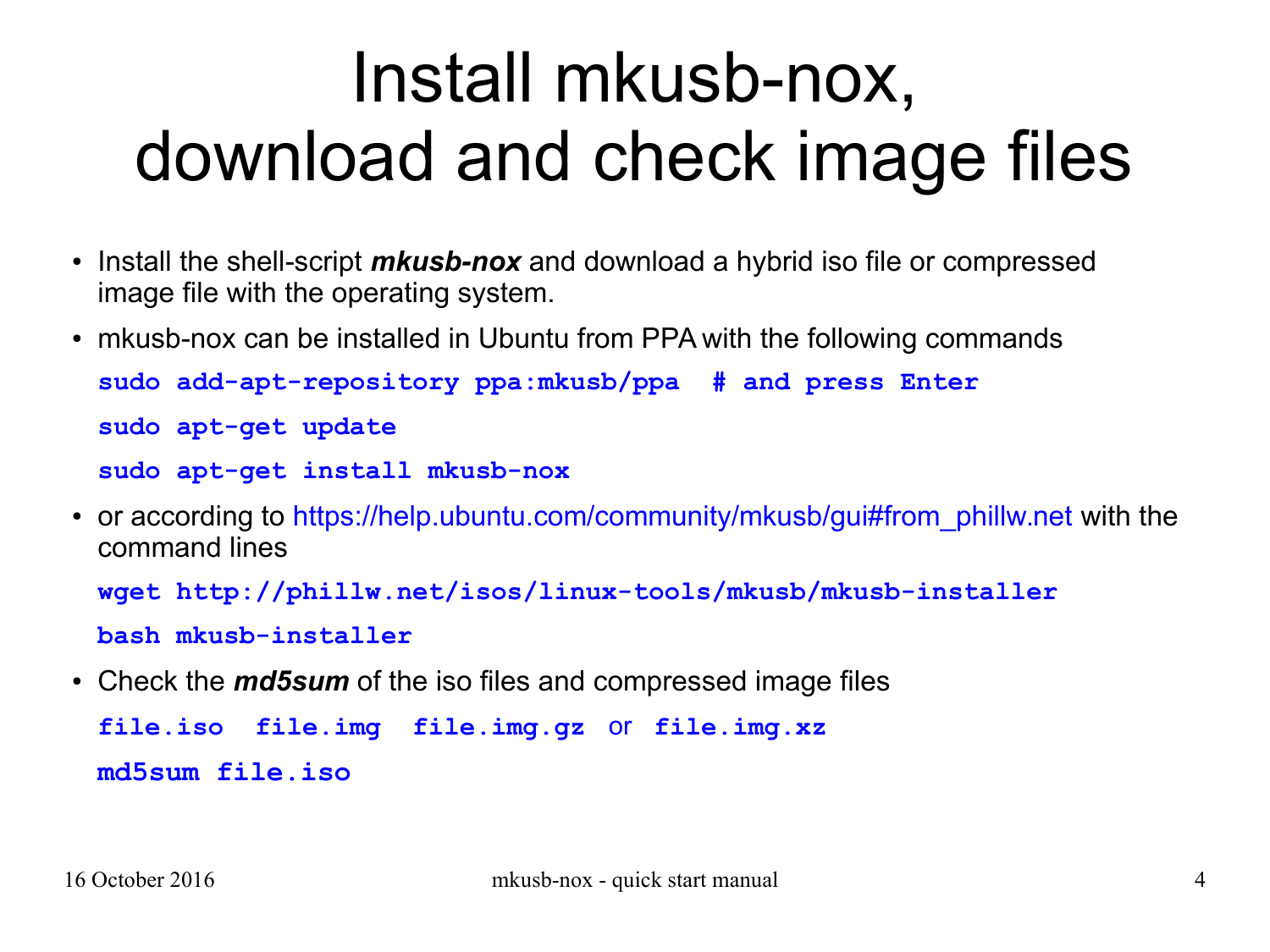### If mkusb-nox downloaded, not installed

- Make the downloaded file executable
	- **\$ chmod ugo+x mkusb-nox**
- Run mkusb-nox locally (in the directory, where it is together with the source file (ISO or other image file)
	- You need superuser privileges, use sudo or run as root (depending on the linux distro)
		- **\$ sudo ./mkusb-nox file.iso**
		- **# ./mkusb-nox file.iso**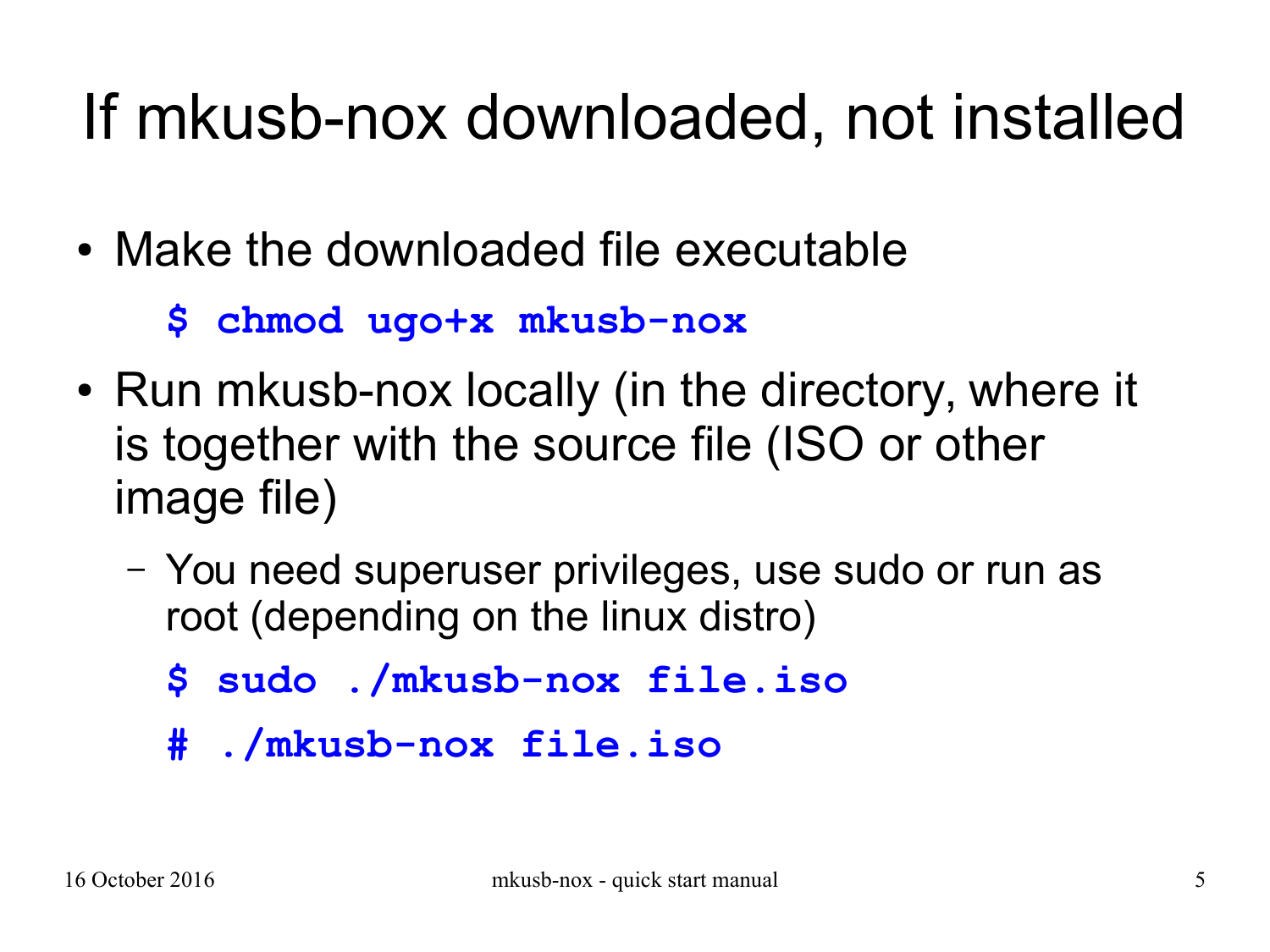#### \$ ./mkusb-nox # or (if installed) mkusb-nox  $\blacksquare$  **Help text Usage: ---- Make a USB install device from ISO or image file -------------- sudo ./mkusb-nox file.iso sudo ./mkusb-nox "quote file name (1) with special characters.iso" sudo ./mkusb-nox file.img sudo ./mkusb-nox file.img.gz sudo ./mkusb-nox file.img.xz sudo ./mkusb-nox file.tar # if an mkusb tarfile for Windows ---- Install from 'file.img.xz', show all mass storage devices sudo ./mkusb-nox file.img.xz all** ---- Wipe the USB device (may take long time) -------**sudo ./mkusb-nox wipe-whole-device ---- Wipe the first megabyte (MibiByte), show only USB devices sudo ./mkusb-nox wipe-1 ---- Wipe the first megabyte, show all mass storage devices - sudo ./mkusb-nox wipe-1 all ---- Restore to a storage device with FAT32 file system ------------ sudo ./mkusb-nox restore ---- Help and Version ------------------------------------------------- ./mkusb-nox -h ./mkusb-nox -v**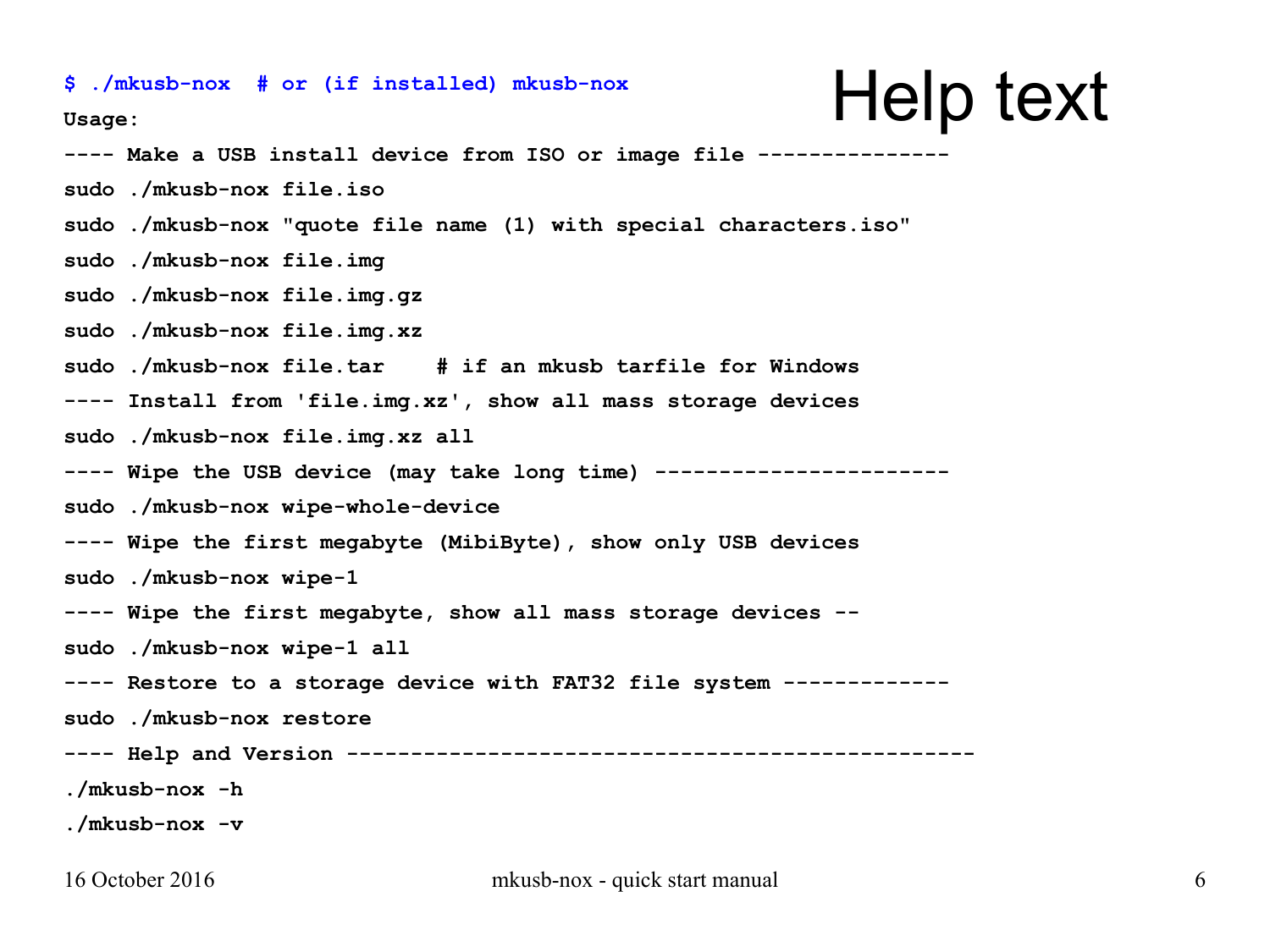#### Running as root (with prompt #)



mkusb-nox - quick start manual 7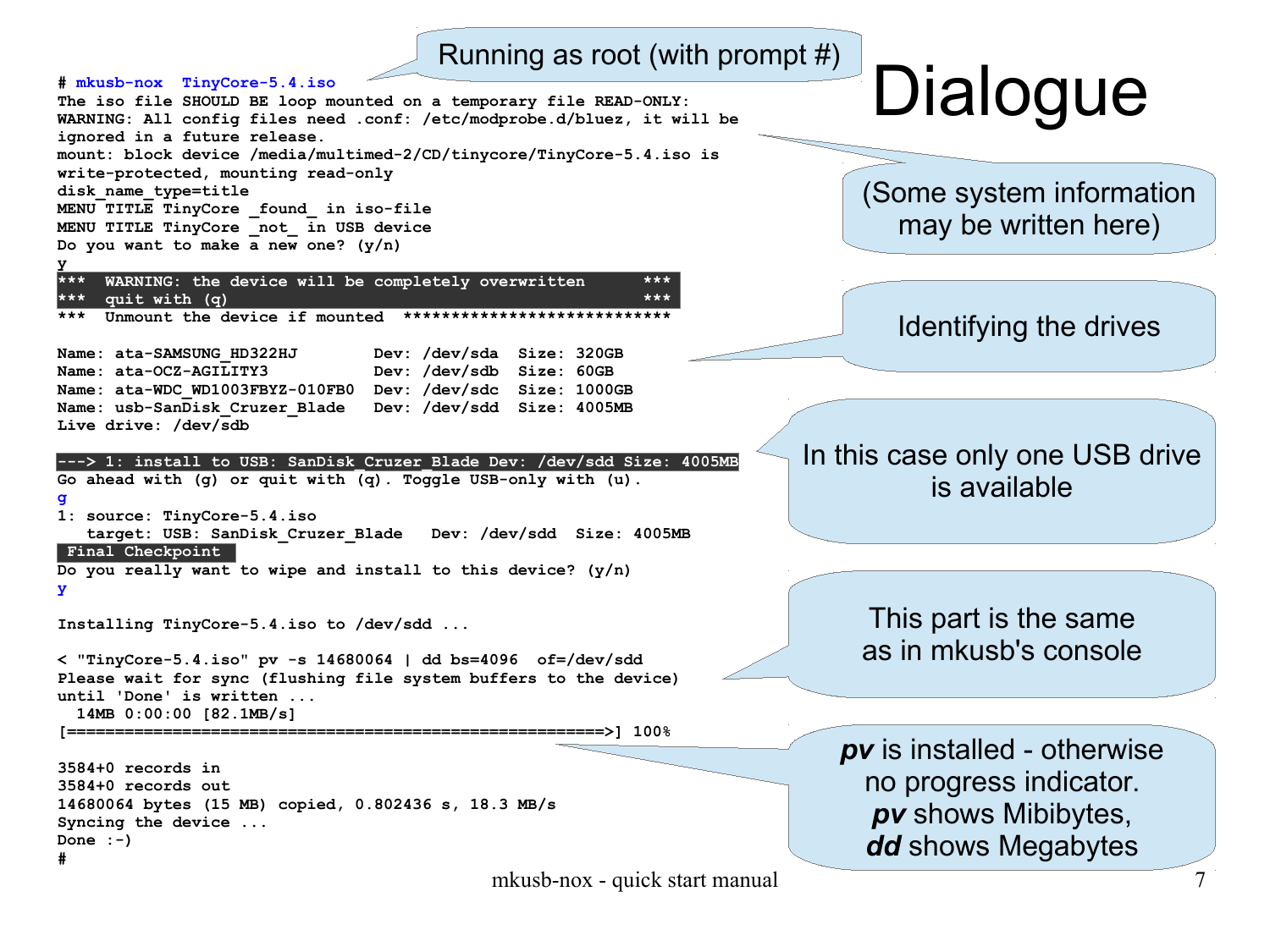### ISO-testing

• You clone the same version and flavour of Ubuntu several times during iso testing. Then it will be very convenient after the first time.

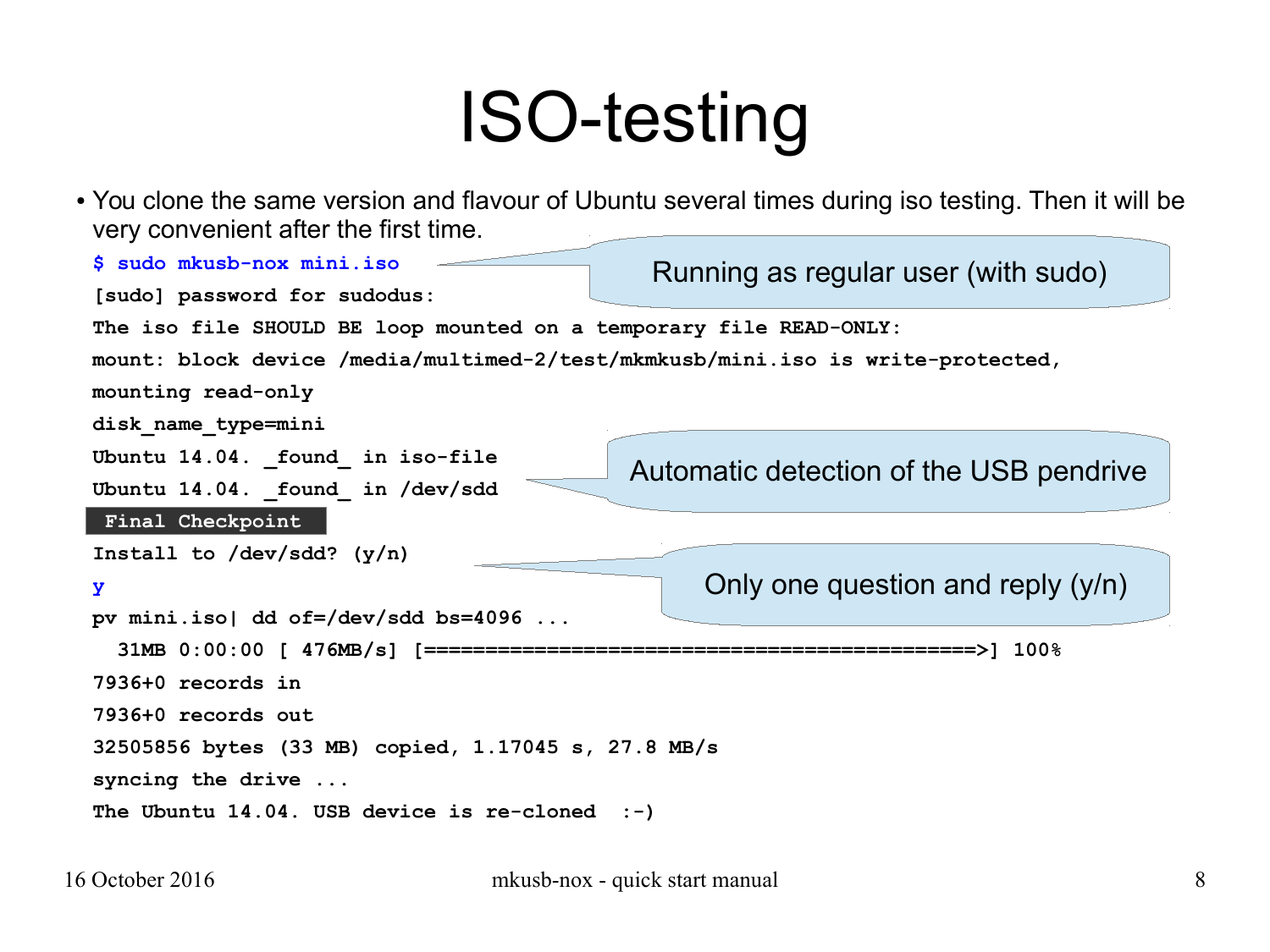# Wipe the first megabyte

- If you want to re-use a USB drive that has been used like this, you should wipe it with dd (overwrite with zeros), otherwise for example grub-install doesn't want to write into the mbr area, because it recognizes the CD file system, iso9660. (You need not wipe it before cloning with mkusb-nox, only if you intend to use some other tools to make partitions and file systems.)
- You can use mkusb-nox also for this task and wipe the whole drive,
	- **\$ mkusb-nox wipe-whole-device**
- but often it is enough to wipe the first megabyte of the drive, wipe-1
	- **\$ sudo mkusb-nox wipe-1**
	- **# mkusb-nox wipe-1 # running as root in some distros**
- After wiping you can use *gparted* or some other tool to create a new partition table and file system(s).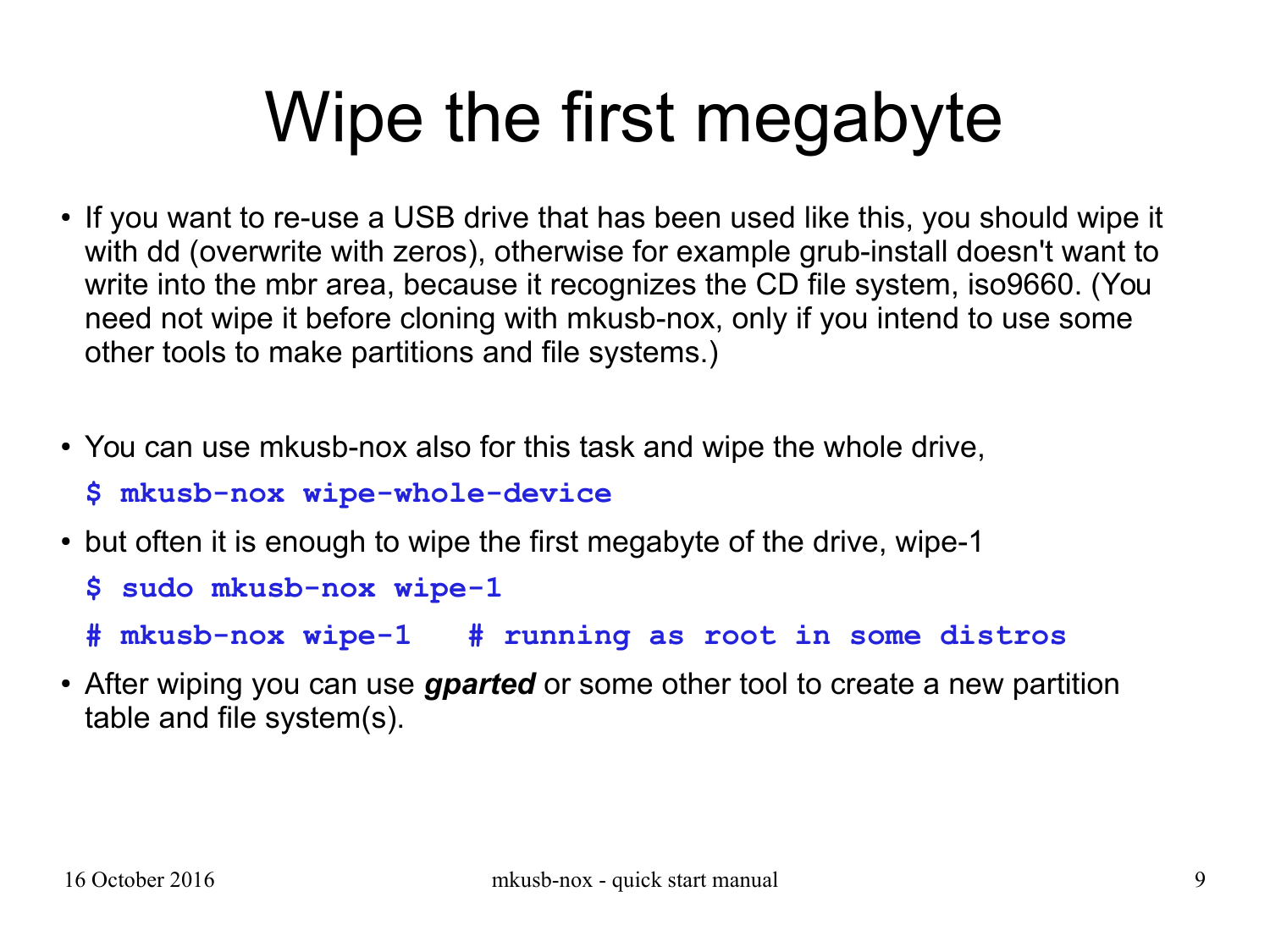### Restore to a storage device

- Automatic method
	- Simplified version of [mkusb's wipe menu](https://help.ubuntu.com/community/mkusb/wipe)
	- mkusb-nox can wipe the first megabyte and restore the device automatically to a standard storage device with
		- an MSDOS partition table and
		- a partition with a FAT32 file system.
- Command line
	- \$ sudo mkusb-nox restore